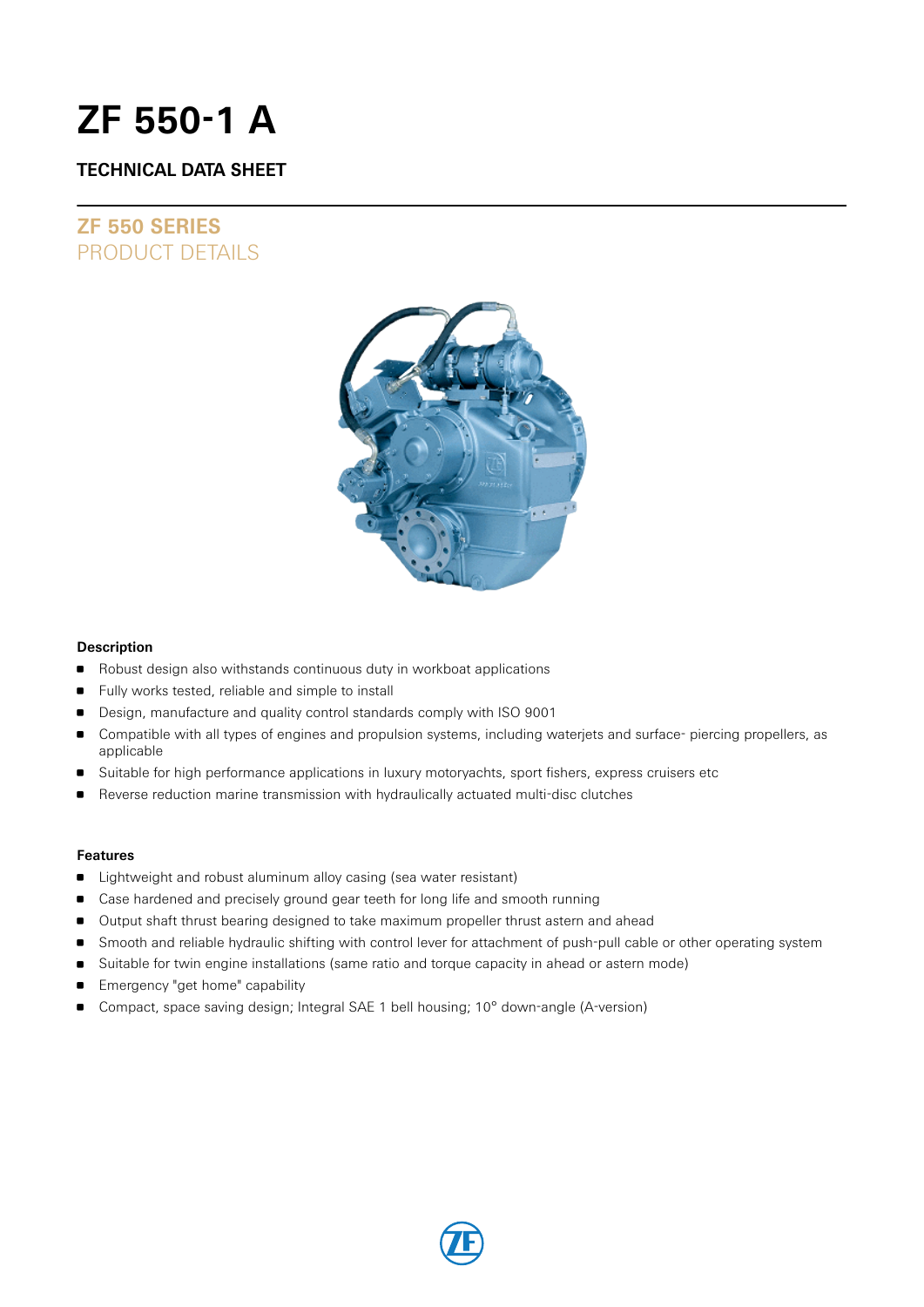# **ZF 550-1 A**

## **RATINGS**

|                                                                   | Ratios               |               | Power Factor |          |          | <b>Input Power Capacity</b> |          |          |                  | Max. | Max. | Max.       |
|-------------------------------------------------------------------|----------------------|---------------|--------------|----------|----------|-----------------------------|----------|----------|------------------|------|------|------------|
| 1st                                                               | 2nd                  | kW/RPM hp/RPM |              | kW       | hp       | kW                          | hp       | kW       | hp               | kW   | hp   | <b>RPM</b> |
| Pleasure Duty - Diesel                                            |                      |               |              | 2100 RPM |          | 2300 RPM                    |          | 2450 RPM |                  |      |      |            |
| $1.525$ <sup>*</sup> ,<br>$1.757$ *,<br>1.971,<br>2.226,          | 0.3913               | 0.5247        | 822          | 1102     | 900      | 1207                        | 959      | 1286     | 1174             | 1574 | 3000 |            |
| $2.448*$                                                          |                      |               |              |          |          |                             |          |          |                  |      |      |            |
| 2.517                                                             | 0.3729               | 0.5001        | 783          | 1050     | 858      | 1150                        | 914      | 1225     | 1119             | 1500 | 3000 |            |
| $2.960*$                                                          | 0.3246               | 0.4353        | 682          | 914      | 747      | 1001                        | 795      | 1066     | 974              | 1306 | 3000 |            |
| Light Duty - Diesel                                               |                      |               |              | 2100 RPM |          | 2300 RPM                    |          | 2450 RPM |                  |      |      |            |
| $1.525$ *,<br>$1.757$ *,<br>1.971,<br>2.226<br>2.448,<br>2.517    | 0.3246               | 0.4353        | 682          | 914      | 747      | 1001                        | 795      | 1066     | 974              | 1306 | 3000 |            |
| $2.960*$                                                          | 0.2759               | 0.3700        | 579          | 777      | 635      | 851                         | 676      | 907      | 828              | 1110 | 3000 |            |
|                                                                   | Medium Duty - Diesel |               |              | 1800 RPM |          | 2100 RPM                    |          |          | 2250 RPM         |      |      |            |
| $1.525$ *,<br>$1.757$ *,<br>1.971,<br>2.226,<br>2.448,<br>2.517   | 0.2576               | 0.3454        | 464          | 622      | 541      | 725                         | 580      | 777      | 773              | 1036 | 3000 |            |
| $2.960*$                                                          | 0.2346               | 0.3146        | 422          | 566      | 493      | 661                         | 528      | 708      | $\overline{704}$ | 944  | 3000 |            |
| Continuous Duty - Diesel                                          |                      |               |              |          | 1600 RPM |                             | 1800 RPM |          | 2100 RPM         |      |      |            |
| $1.525$ <sup>*</sup> ,<br>$1.757$ *,<br>1.971,<br>2.226,<br>2.448 | 0.2492               | 0.3342        | 399          | 535      | 449      | 602                         | 523      | 702      | 748              | 1003 | 3000 |            |
| 2.517                                                             | 0.2398               | 0.3216        | 384          | 515      | 432      | 579                         | 504      | 675      | 719              | 965  | 3000 |            |
| $2.960*$                                                          | 0.1990               | 0.2669        | 318          | 427      | 358      | 480                         | 418      | 560      | 597              | 801  | 3000 |            |

\* Special Order Ratio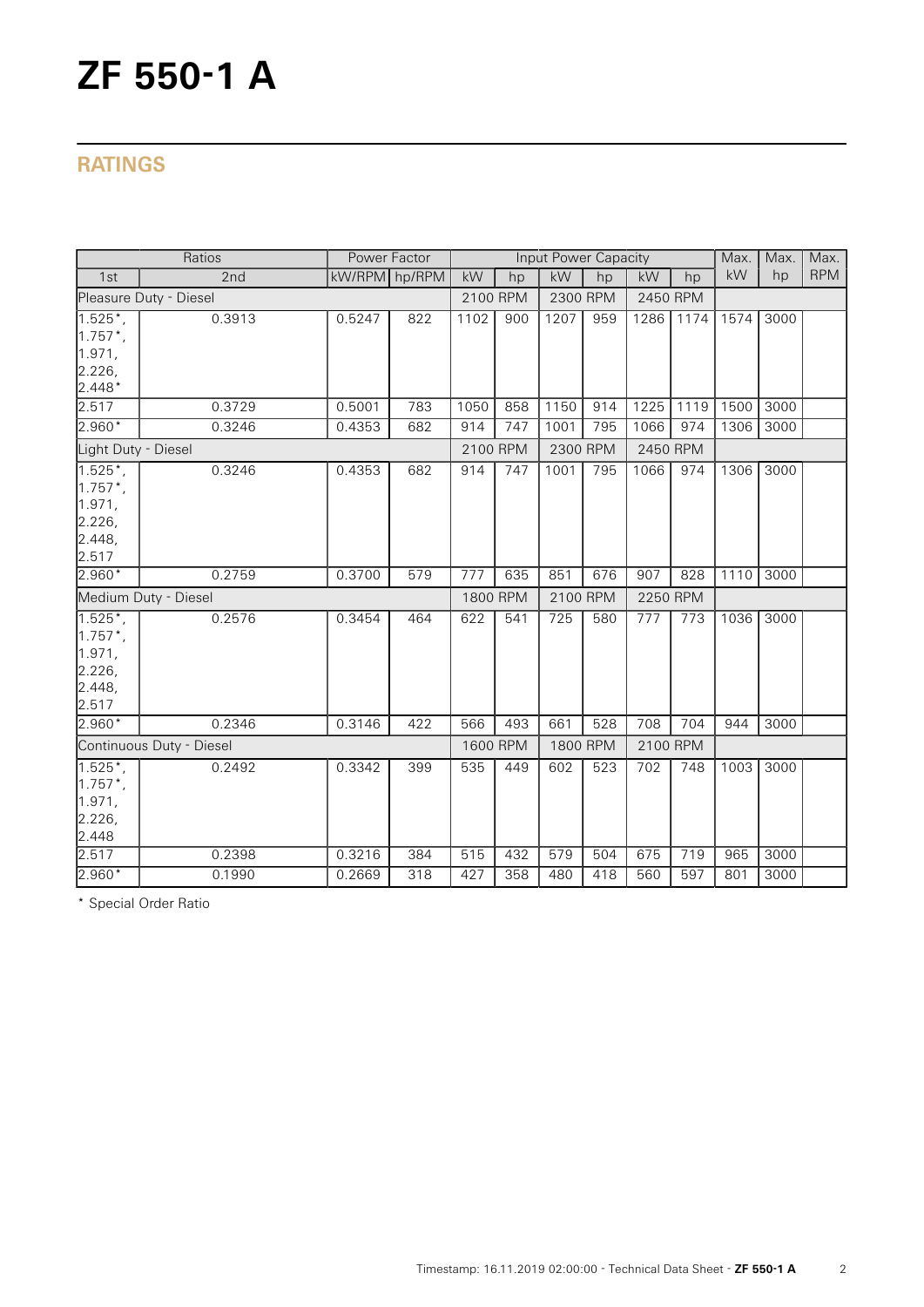# **ZF 550-1 A**

## **DIMENSIONS**





| Η               | <b>B1</b>                                          | <b>B2</b>   | H1                               | H <sub>2</sub> |       |                    |  |  |  |  |  |
|-----------------|----------------------------------------------------|-------------|----------------------------------|----------------|-------|--------------------|--|--|--|--|--|
| Millimeter (mm) |                                                    |             |                                  |                |       |                    |  |  |  |  |  |
| 269.4           | 310.0<br>156.0<br>310.0<br>676.0<br>523.5<br>435.0 |             |                                  |                |       |                    |  |  |  |  |  |
| lnch (in)       |                                                    |             |                                  |                |       |                    |  |  |  |  |  |
| 10.61           | 12.2                                               | 12.2        | 6.14                             | 17.13          | 26.61 | 20.61              |  |  |  |  |  |
| Angle (°)       |                                                    | Weight (kg) | Weight (lb)<br>Amount of Oil (I) |                |       | Amount of Oil (qt) |  |  |  |  |  |
| 10              |                                                    | 256         | 564                              | 16.0           |       | 17.0               |  |  |  |  |  |

# **BELL HOUSING DIMENSIONS**

|       | А                                   |                         | В  |                         | C  |    | L <sub>3</sub> |     | <b>Bolt Holes</b> |                 |      |  |
|-------|-------------------------------------|-------------------------|----|-------------------------|----|----|----------------|-----|-------------------|-----------------|------|--|
| Name  |                                     |                         |    |                         |    |    |                |     | No.               | Diameter        |      |  |
|       | mm                                  | $\overline{\mathsf{I}}$ | mm | $\overline{\mathsf{I}}$ | mm | in | mm             | in  |                   | mm              | in   |  |
| SAE 0 | 647.7 25.5 679.45 26.75 711.2 28.0  |                         |    |                         |    |    | 0.0            | 0.0 | 16                | 13.49           | 0.53 |  |
| SAE 1 | 511.2 20.13 530.2 20.87 554.0 21.81 |                         |    |                         |    |    |                |     | 12                | 12 <sub>c</sub> | 0.47 |  |



# **OUTPUT FLANGE DIMENSIONS**

|       |                         |                                                       |  |    |                         |      |      | <b>Bolt Holes</b> |              |      |  |
|-------|-------------------------|-------------------------------------------------------|--|----|-------------------------|------|------|-------------------|--------------|------|--|
|       |                         |                                                       |  |    |                         |      |      | No.               | Diameter (E) |      |  |
| mm    | $\overline{\mathsf{I}}$ | mm                                                    |  | mm | $\overline{\mathsf{I}}$ | mm   |      |                   | mm           |      |  |
| 205.0 | 8.07                    | $\vert 170.0 \vert 6.69 \vert 140.0 \vert 5.51 \vert$ |  |    |                         | 20.0 | 0.79 |                   | 18.3         | ი 72 |  |